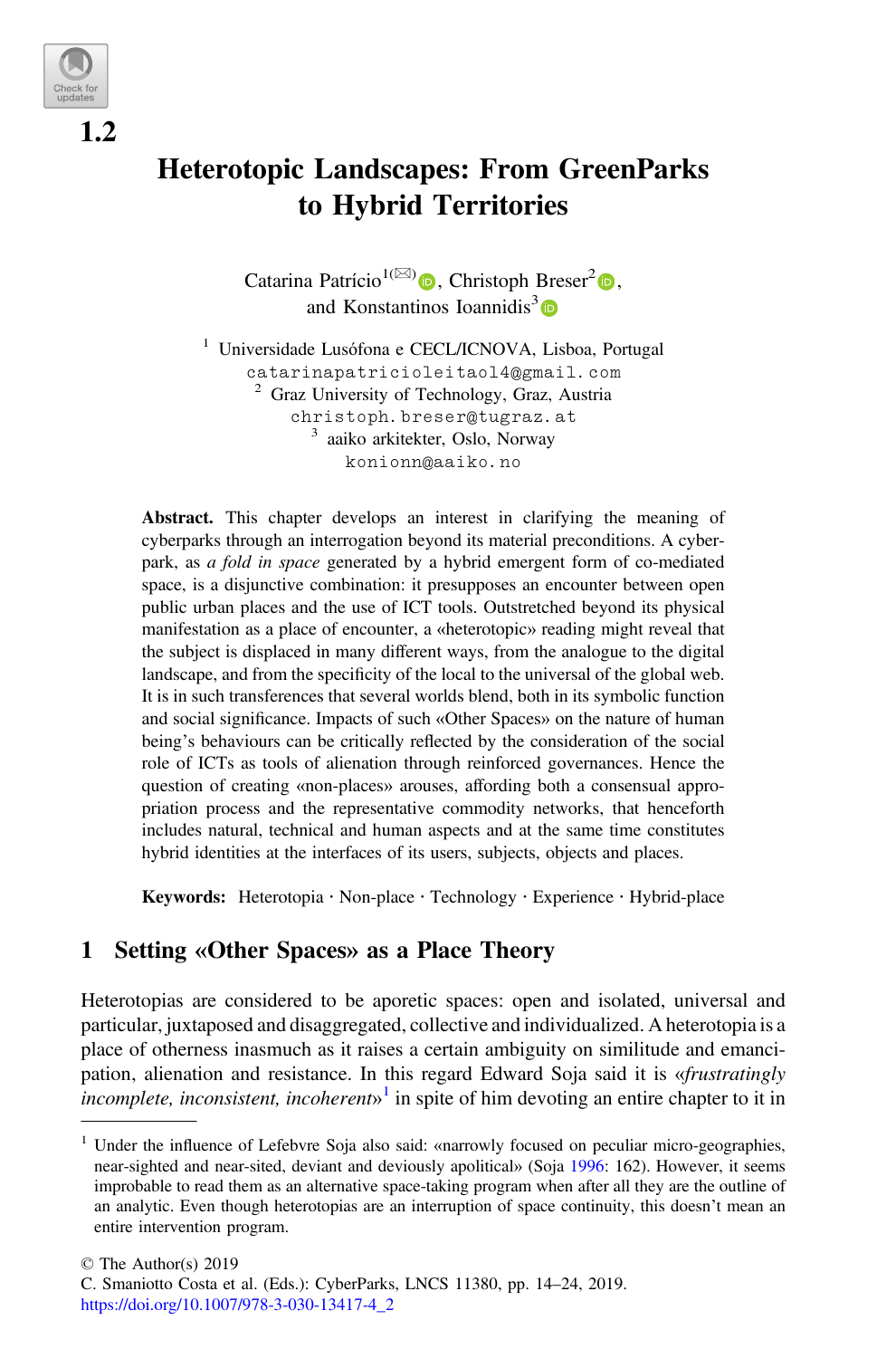«Thirdspace» (Soja [1996](#page-10-0)). The term arises for the Social Sciences<sup>2</sup> in «Des espaces autres», a conference given by Michel Foucault in 1967 in the Cercle d'Études Architecturales, published only twenty years later<sup>3</sup>. It is a raw work left in abeyance, perhaps even abandoned by Foucault, but powerful if we confront the public space with the new mediations, plus the so called «Internet Galaxy»<sup>4</sup>. Although the web renders possible the exploration of Foucault's diverse notion heterotopia, this chapter works with it to reflect on the potential of the possible engagement of technology with space.

«Des espaces autres» is divided in two parts: initially, Foucault sketches some considerations about the mutations that the idea of space suffered in the western experience, dealing with the notion of space in its abstract sense – undifferentiated and absolute. In a second moment, Foucault approaches a heterotopology, focusing on the nature of place, which emerges concretely and locus of differentiation<sup>5</sup>.

But why space? If the nineteenth century allowed itself to be hallucinated by time (Foucault 1984: 752), through its *relativity* and how it *revealed* the History<sup>6</sup>, with the experience of duration and simultaneity  $-$  recall Bergson's work  $-$  for the twentieth century the priority is to think of space. In the moment when the Earth is wired and orbited by satellites, the Earth re-emerges as absolute. Foucault realizes it well, seeking to situate space in the Western History, even before the age of networks. Although presenting a somewhat panoramic view, it is evident to perceive how a mutation is operated in the way one is in the space with each technical breakthrough.

The archaic space, located sometime up to the Medieval Age, corresponded to the hierarchical set of places that differed according to the seminal oppositions between sacred and profane, guarded (known) and open (unknown). The paradigm of the space of localization was dominant (Foucault 1984: 753). It concerned some kind of a primitive panic about human impotence when facing the brutality of nature, death and void. This space expands with Galileo and with the discovery of an "infinite space and infinitely open one" (753). The *space of localization* is then dissolved giving rise to the *space of expansion*.

Currently, it is the problem of emplacement that shatters the preceding spatial orders precisely because the relation of propinquity between points or elements prevails and it can be described as "ramifications"<sup>7</sup>. Foucault reveals the reticulate nature of

 $2$  It was already used in medical sciences to characterize, for example, the abnormal location or displacement of a tissue or of an entire anatomical structure.

 $3$  Published in Architecture, Movement, Continuité, no. 5, currently compiled in Dits et écrits: 1954– 1988, vol. IV, Paris, Gallimard, 1994, pp. 752–762. Foucault only authorized the publication of this text in 1984, months before his death.

<sup>&</sup>lt;sup>4</sup> Cf. Manuel Castells (2001) The Internet Galaxy. Oxford University Press.

<sup>&</sup>lt;sup>5</sup> This differentiation between space and place is, however, imprecise. For further information Cf. Edward S. Casey (1997) The Fate of Place: A Philosophical History. Berkeley: University of California Press.

<sup>6</sup> Here we recall first Einstein and the Theory of Relativity, then Hegel and Marx.

<sup>&</sup>lt;sup>7</sup> Emphasis is given to the priority of space in the age of networks: «In a still more concrete manner, the problem of place or the emplacement arises for mankind in terms of demography. This problem of the human emplacement is not simply the question of knowing what relations of vicinity, elements, should be adopted in this or that situation in order to achieve this or that end. We are in an epoch in which space is given to us in the form of relations between emplacements». (Foucault 1984, 753–4).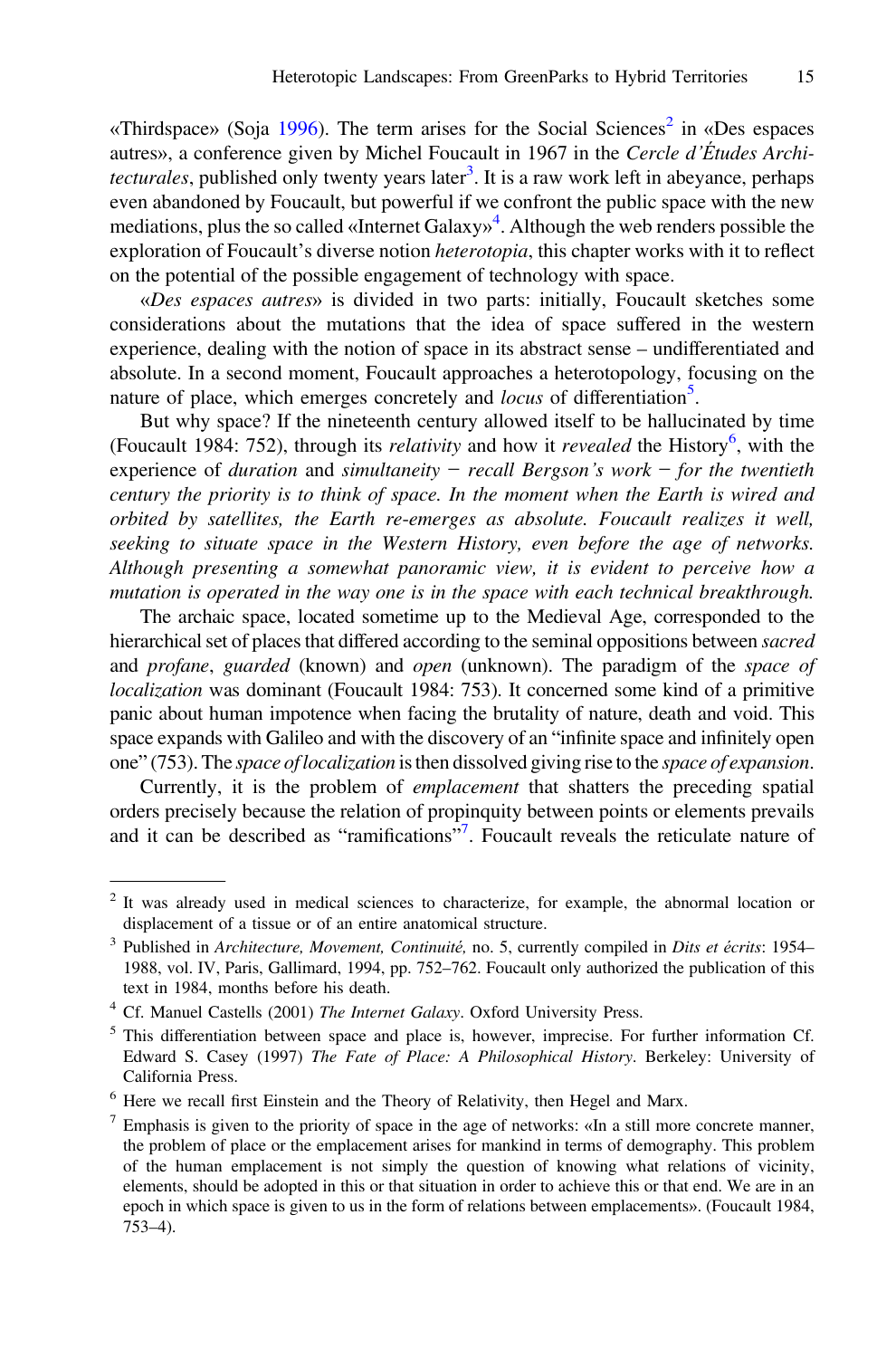space, and how this is offered to us in the form of *emplacement relationships*. Yet, to discover the network is to discover the whole world scrutinized and mapped, thereby perceiving how space is finite and how it is impossible to expand. The limit of extension is the great anxiety of the twenty-first century at a time when the world population is already surpassing the 7 billion people. Thus, smart cities are idealized to manage the urban space in the face of such challenge. Even cloud storage assumes servers, and those are based on the ground. This absolute relay on space also imposed certain sensitivity towards place. No wonder, therefore, that the site has become a fetish object – both in the anthropology of the progressive disappearing, taking for instance Augé's Non-Lieux (1992) or Jane Jacobs' iconic Death and Life of Great American Cities (1961) and subsequent critiques to the process of gentrification. In contemporary art the same interest arouses – with Site-Specific or Land-Art usage of place, either in the ethnographic *turn* marked in the  $1990s<sup>8</sup>$  or even with the current obsession with the archive<sup>9</sup>.

Returning to "Of Other Spaces", Foucault wants to analyse spaces that have the odd property of being in connection with all the others, perhaps even contesting them. They are of two types: utopias and heterotopias. Utopias are emplacements by direct or inverted analogy with society, but without real place; "it is society itself perfected" (Foucault 1984: 755), or perfected by force as in the case of dystopias. However, they do not exist anywhere. Real spaces in connection with other spaces are heterotopias.

Foucault unfolds his heterotopology into six principles. The first, heterotopias of crisis, is found in all cultures, however in its archaic form (Foucault 1984, 756): it is reserved for individuals who are in a state of physical crisis − pregnant women, adolescents, menstruating women, elderly. In societies where one lives in the light of modernity, Foucault sees these heterotopias gradually replaced by heterotopias of deviance (757): specific places where individuals, whose behaviour is not based on normal or healthy behavioural patterns, are targeted.

As a second principle of heterotopias listed by Foucault are those whose meaning suffers mutations through time. The categorization is resumed, and the only example given is the cemetery, which in pre-industrialized societies is located in the heart of the city and in post-industrial societies it is sent to the periphery. The strangest thing is that at the moment when public life is secularized, there is a growing concern with the packing case and the pileup of the individual's body, whereas previously, when the cemetery was in the centre of the city, bodies were commonly buried in mass graves. From here we can shed some more light in a rather elusive dimension: that heterotopias are in fact in a process of constant becoming; they do not crystallize but rather depict themselves as snapshots of a current condition. In fact, there is a general illusion of permanence in space, and that is unverifiable. Any attempt to control and fix it led to conflicts.

<sup>8</sup> Also manifested in cinema, with Jean Rouch or António Reis's ethnofictions, to name a few. For the aspiration to fieldwork in contemporary arts see Hal Foster' "The Artist as Ethnographer", in which the novelty of the Art is based on a drive for the cultural context. Cf. H. Foster (1996) «The Artist as Ethnographer» in The return of the Real: The avant-garde at the end of the century, The MIT Press.

<sup>9</sup> Cf. Foster (2004): «An Archival Impulse» in October 110, Fall 2004, pp. 3–22.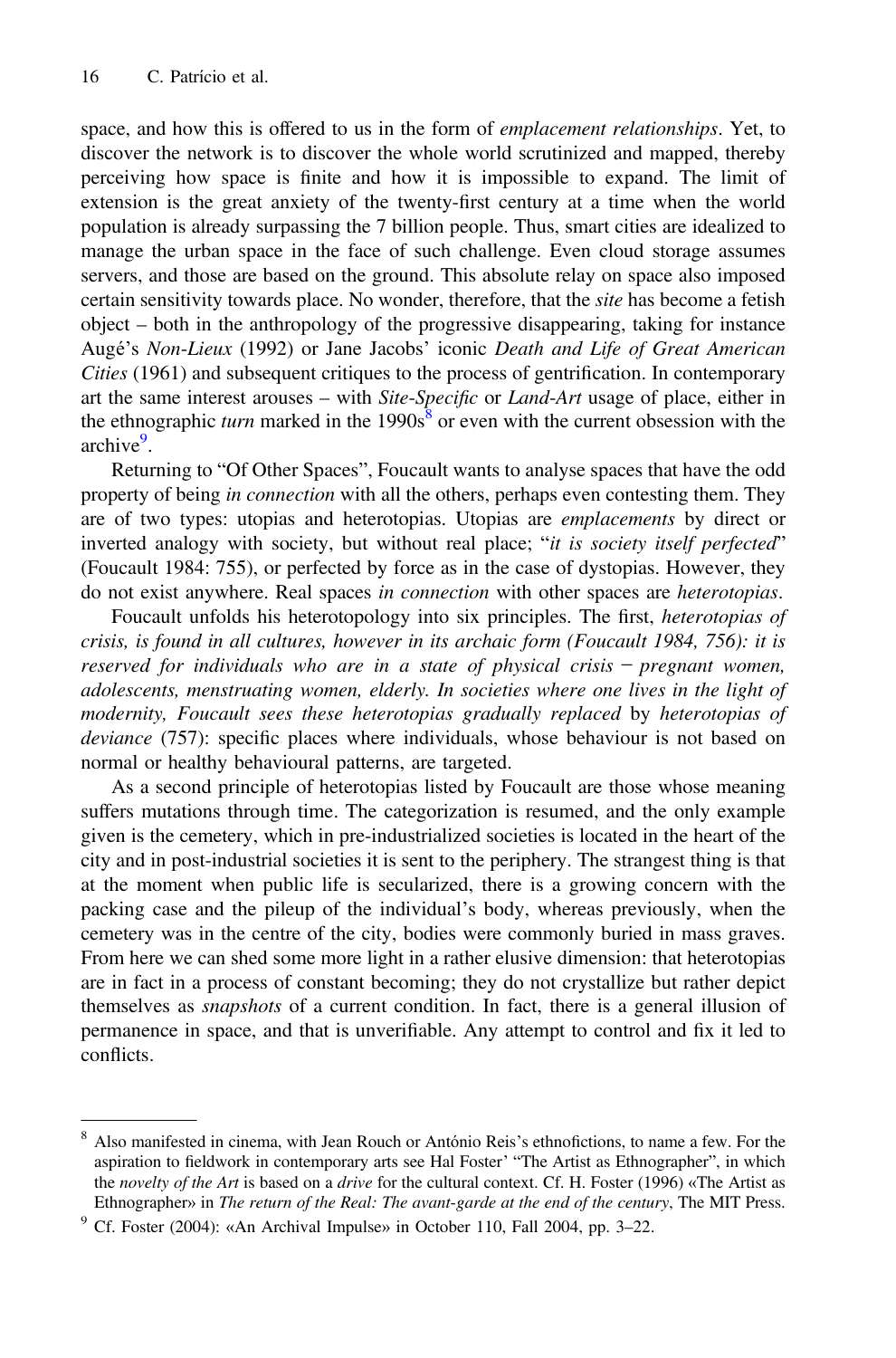The third principle is one of the most important parameters to be retained: «The heterotopia has the power to juxtapose in a single real place several places, several emplacements that are in themselves incompatible» (Foucault 1984, 758). In this way works the verticality or the overlapping of several plans, some of them incompatible. It is an important feature when we talk about the new media – as a matter of fact, the example given is the projection rectangle of the cinema (the rectangular screen). But it is also the garden:

«The garden is a rug where the whole world comes to accomplish its symbolic perfection, and the rug is a sort of garden that is mobile across space». (Foucault 1984, 758-9)

The fitted carpet is a portable garden … just as we now carry the whole world inside a smartphone. That is, what the smartphone performs is a technical achievement of what, once, was already trapped in a carpet: the whole world. And so, floating (surfing the internet), just as when one imaginatively does with the flying carpet  $-$  a kind of suspension occurs in time. It is possible for the subject to immerse himself in this mobile micrography of the world and to mediate the dialectic between the traditional/physical and the symbolic/augmented. However, this kind of mediation is performed by a succession of displacements: as the four parts of the world were displaced within the territory of the garden that constitutes the microcosm, the subject is similarly displaced within the digital landscape that, in a sense, constitutes a treatise on the future of the man/space/information relationship.

In the fourth principle Foucault presents the heterochronies, that is, heterotopias that are related to chunks of time. They are suspensions in the experience of temporality, ideally linear. By introducing temporality here, one that is different from space's constitutive term permanence, we can propose a different kind of association with human activity: the possibility of ephemeral, ever-changing and variable meanings and the absence of solid conceptions – a limitation that applies in Foucault's Persian traditional garden. Fairs, thematic festivals, fake environments that condense slices of culture, or in pure accumulation, such as libraries and museums. And what about the internet if we think of the cloud as a mega archive?<sup>10</sup> Being both a pedestrian-in-acyberpark and an internet-user renders possible a navigation experience through a mega archive while walking in a green public park.

The fifth principle is on the permeability of its limits. Heterotopias are simultaneously isolated and penetrable. There, the inside and outside are not stable categories. It is said that you are in a heterotopia, but maybe you are already out of it. Or to access it, one must go through certain rites of passage—one has to decline a password or your identity to enter a certain circle when navigating in the internet. Edward Soja explanation strengthens the connection between heterotopias and non-places. Following Soja, «[…] implicit in this heterotopian regulation of opening and closing are working

<sup>&</sup>lt;sup>10</sup> Both, a methodological and technical solution for connecting physical and digital archive with onsite objects had been presented during the international conference of the COST Action TU1306 CyberParks in Valletta/Malta in 2016 and is printed in: Breser, C., Zedlacher, S., Winkler, R. (2017) The Principle of Geotagging. Cross-linking archival sources with people and the city through digital urban places. Antoine Zammit and Therese Kenna (Eds): Enhancing Places through Technology. Lisbon: Lusófona University Press, pp. 208–213.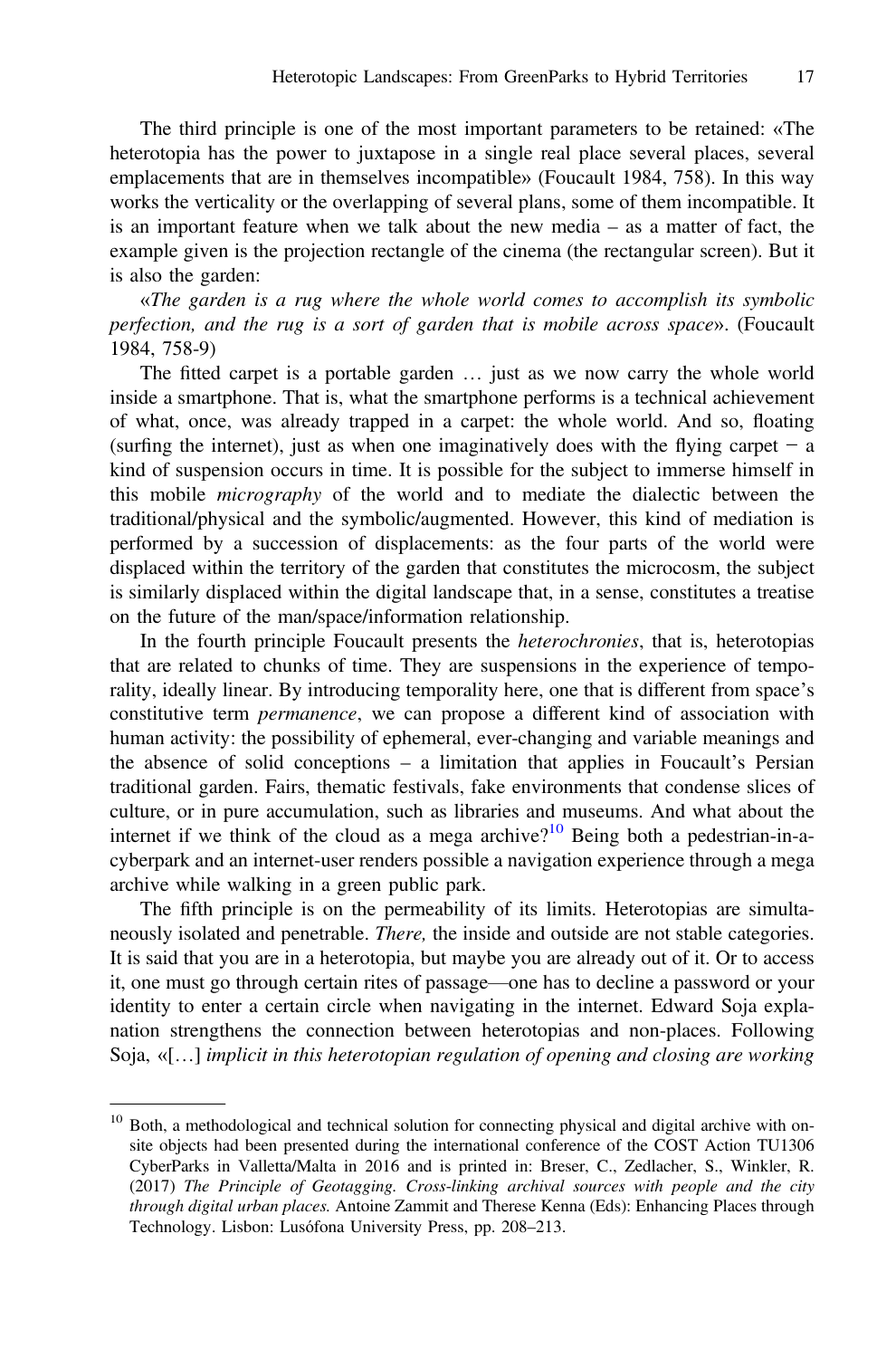powers, of what Foucault would later describe as "disciplinary technologies" that operate through the social control of space, time, and otherness to produce a certain kind of "normalization"» (Soja [1996](#page-10-0): 161). New forms of sensibility and of engagement are shaped and reflected by new media, but they also suppose new and more complex forms of alienation, surveillance and governance.

Finally, Foucault evokes the heterotopias of compensation. They have an inclusive function in relation to the space that is left *outside*: sometimes because they *denounce* that space itself is also a space of dream and illusion, sometimes because they constitute a progress − which may even be radical. At one extreme, Foucault places the "brothels", at the other the Jesuit villages in the colonies. Then concludes, inconclusively and abruptly, with the example of the ship, a floating piece of space: «[…] the heterotopia par excellence. In civilizations without boats, dreams dry up, espionage replaces adventure, and the police the pirates» (Foucault 1984: 762), perhaps because when moving along the signifying chain of heterotopia – and thus floating in a space within space – the production of symbols is also challenged. Heterotopia can thus be seen as a signifying supplement for the product of the enhanced interactions between perception and imagination, a mechanism of displacement from the outside: a "tool" to move from fantasy and hallucination to the underlying order of physical space.

Thus, as shown before, heterotopias are an evanescent and non-static terrain. It is a fold in space. A certain ambiguity leaves it opened precisely because it is a combinatory ground. Heterotopias can be read as marginal sites, but only because they threaten to corrupt the closures and certainties of space as a field of continuous and smooth representation. Foucault said in Les mots et les choses (1966) that utopia affords consolation due precisely to its *smoothness*<sup>11</sup>.

Now, think of the mirror. It is a hybrid terrain, an arch-medium point between utopia and heterotopia  $-$  «A placeless place»  $-$  hence its utopian characteristics because it «enables me to see myself there where I am not» (Foucault 1984, 754). In addition, it is also a heterotopia because it does present, or practice a counteraction or refusal of the position that I actually occupy (754). The mirror leads us to an ontological inquiry into the nature of the presence, there where the absence is also played. Maybe in the heterotopia of the mirror we can find, radicalizing, the experience of the body in the digital era. Of that hybrid body that sails in *hetero-affection*<sup>12</sup>.

## 2 The Non-place Theory

The attempt to set the «Thirdspace» (Soja [1996\)](#page-10-0) and «Other Spaces» (Foucault 1984) as a Place-Theory regarding cyberparks so far, needs – as a counterargument – further the confrontation with the negation of place by itself, as a result of an exponential increase of using technology and human's introversion at the same time. When Marc Augé published his non-place theory in 1992, yet at this time the Smartphone had not

 $11$  Heterotopias disturb because «they secretly undermine language»: they *break, entangle*, desiccate, hold, contest and undo, «they dissolve our myths and sterilize the lyricism of our sentences» (Foucault, The Order of Things, p. XIX).

<sup>&</sup>lt;sup>12</sup> CF. Jacques Derrida (2000) Le Toucher, Jean-Luc Nancy, Paris Galilée.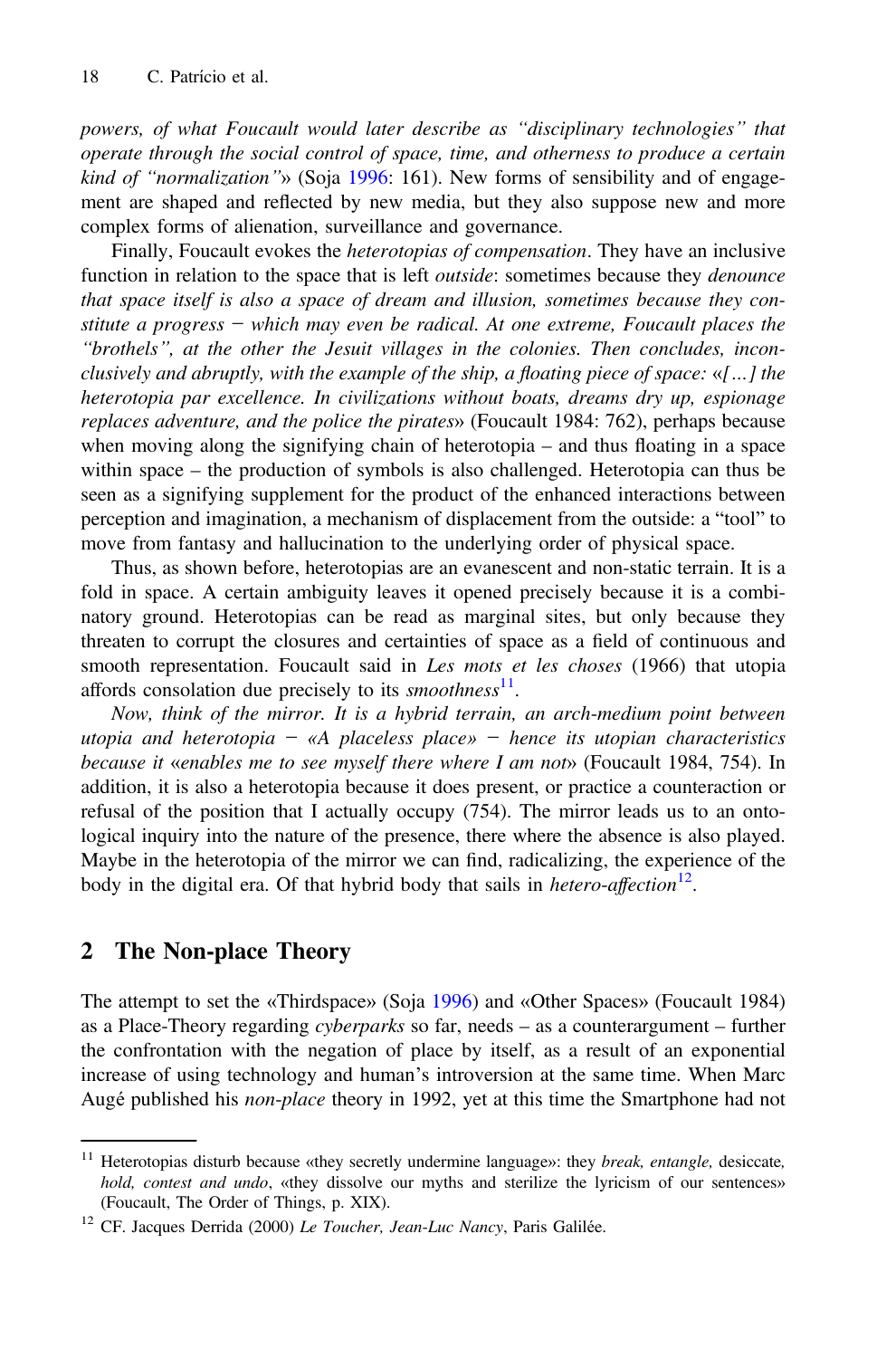been invented and the Internet had not been opened to commercial use.<sup>13</sup> The conceptual background of this theory could not have been influenced so by these two basic developments for today's use of ICTs. His theory has been recently mentioned in several discussions, but so why is it also important for our reflection on the concepts of cyberparks and the use of ICTs?

One interesting aspect of this theory deals with individualization and introversion as a kind of social change, long before we have got used to our mobile devices and long before a discussion of their impacts on our lives have been critically started. The social roles of such medial apparatuses as well as the question about how they changed our behaviours have to be discussed therefore exhaustively as a next step of a deeper understanding for Augé's theory and for the quality of a cyberpark. The term «supermodernity» (Augé:  $1994$ , 39ff.) arouses to characterize the second half of the  $20<sup>th</sup>$ century—the increasing excess of objects information and events in time and space. Industrial mass productions led to an ever-growing consuming world, while new mass transport infrastructures changed experience of extension. Non-places, such as highways, supermarkets, airports, etc., are logistical platforms that assist the circulation of subjects and objects. The definition of a non-place however bases mostly on anthropological studies of human behaviours in a network of practices or moving elements in space – mainly based on Michel de Certeau's definition of space [\(1980](#page-9-0)). Augé's theory is largely influenced by a delineation of the anthropological term of place, thus its identity, relations and history. A non-place refers to the absence of these aspects, but mostly by missing recognition of human interactions; there relations are constantly being constituted newly and managed by its «instructions of use»: directions, advices, instructions and prohibitions.

## 3 Cyberparks as Non-places?

The last decades, in a digital landscape in which the materiality and physicality of things give place to the impression drawn from protocol-based representations (computational images, animations or texts), we impose upon space a topological dislocation technique that has, quite literally, a reversible logic. In an interesting way, and from Arnheim's perception-and-response to the analogue stimuli evolving conception, the digital dimension brings in a significant effect on this traditional process retaining at the same time its humanist terms – that is the active and personal aspects found within. The heterotopic displacement, reacting to the loss of the analogue materiality, seems to inaugurate a reversed way: from the observer's responses to data elements, the mind is challenged to construct a posteriori perceptual content in the imaginary register, or better a trace to use a rather influential laconic term for this theoretic study. As mentioned earlier, this content is not as deterministic as its precedent analogous one, but can constantly resurface in alternative versions based on an exchange of conscious and

 $13$  In 1992 the Internet has just been introduced as the World Wide Web the Swiss Tim Berners-Lee, for one year, but has been finally opened to commercial use by the U.S. National Science Foundation (NSF) only in 1995. The first Smartphone 'Simon Personal Communicator' has been invented in 1994 by BellSouth and IBM.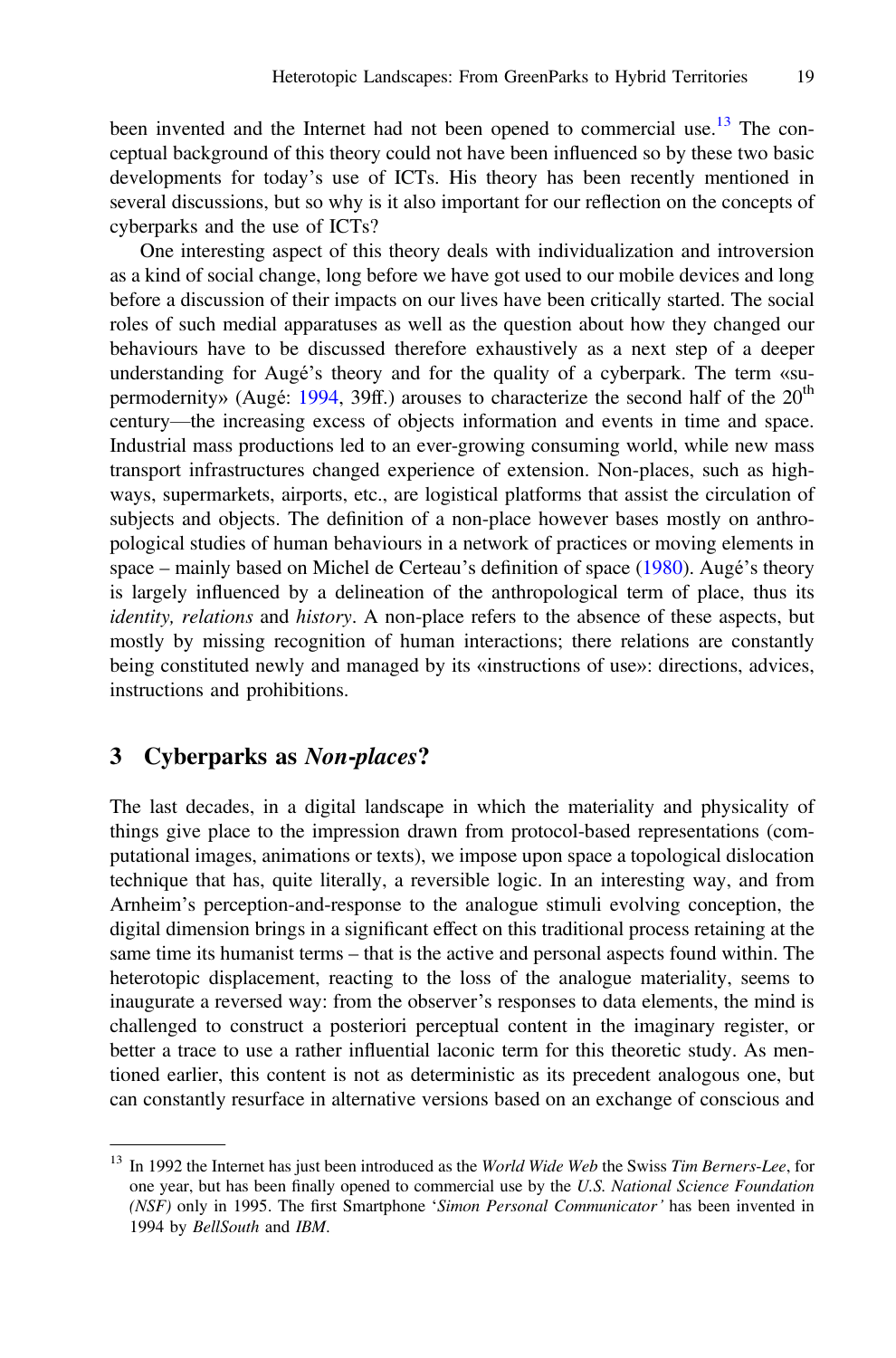unconscious thought. However, the questions to be asked evenly concerning cyberparks are the following: Are Information and Communication Technologies (ICTs) able to transform non-places into places by enhancing the quality of *identity, relations* and history, or inversely do they promote parks becoming non-places? Which roles do ICTs play in the eyes of Augé's 'supermodernity'—do we speak about tools of alienation through reinforced governances or are these tools made for liberating their users through the support of their individualisation as well as their emancipation?

The question of cyberparks becoming a non-place through ICTs leads firstly to a reflection on the conceptual background of Augé's theory. His pre-smartphone and preinternet understanding of 'supermodernity', obviously seems to be a further step, a superlative of modernity, that is historically influenced by a futuristic understanding of modernity – but with a different connotation. When he speaks about 'supermodernity' as excesses of information, time and space his historical understanding of modernity partially seems to follow the idea of Filippo Tommaso Marinetti – but in a negatively way. In the 'manifesto del futurismo' of 1909 Marinetti glorifies speed and technologies, and refuses history, moral and any institutional knowledge<sup>14</sup>. Regarding the many different movements of the beginning  $20<sup>th</sup>$  century, Augé's 'supermodernity' bases just on a reduced and basically negative connoted sight on some social phenomena of what modernity is seen today – as well as just on some (anthropological) aspects of places too.

It is unarguable that industrial progresses have enormously been determining social changes since the  $19<sup>th</sup>$  century and the digital turn now offers even more by influencing people's behaviours. But what Augé actually does not consider is the existence of neither hybrid nor heterotopic places (Reisinger [2013\)](#page-10-0) and history. So, it might be a difference of understanding for identity-based attributions that could be seen as a consensual appropriation process by the users (Fade: 2008) that were always related to each other what makes it difficult to define such non-places at all. This way of interpretation leads us further to see ICTs not as tools of a supermodern concept any more, that speed up cognitive processes and enlarge extent spatial experiences as an expense of remaining qualities and human interactions. But in this context ICTs serve as intermediaries that do not have any functional role, but constitute within new identities, such as a hybrid identity in a network between users and subjects in place.

## 4 ICTs as Intermediaries of Hybrid Spaces

Like in physical public open spaces, the space of the CyberParks combines an image or spatial layout with its overlapped information layering into a hybrid construct. However, reminding the anthropological definition of place, that must enclose *identity*, relation or history, are ICTs dealing with one of these aspects? Such a dualistic concept of place or non-place tempts us to see technical progresses proportional opposite to

<sup>&</sup>lt;sup>14</sup> Le Figaro, 20th February [1909](#page-9-0), pp. 6-8. "Noi siamo sul promontorio estremo dei secoli[!].. Perchè dovremmo guardarci alle spalle, se vogliamo sfondare le misteriose porte dell'Impossibile? Il Tempo e lo Spazio morirono ieri. Noi viviamo già nell'assoluto, poichè abbiamo già creata l'eterna velocità onnipresente."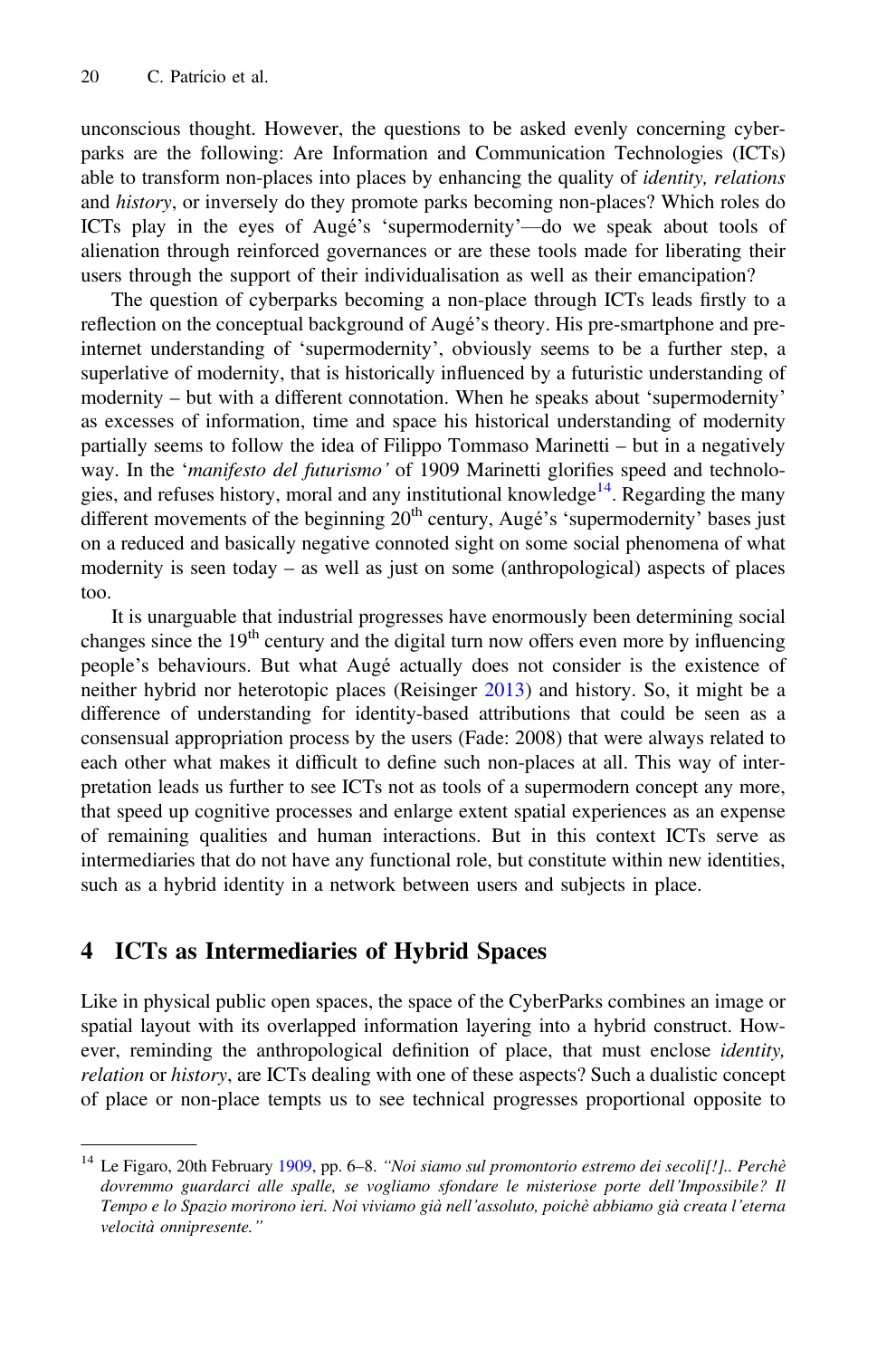interpersonal progresses, as the following statements: The use of ICTs prevents us to speak with each other, or: The excess amount of virtual offers interferes our social life. By seeing ICTs as part of an intermediary network, communication has just been shifted to another space, which yet could not be considered by Augé. Ignoring moral assessments of personal interacting - that by the way would be an aspect of a non-place - it should be noticed that ICTs transform a place not into a non-place but into a Hybrid-Space, in which elevated forms of interactions still take place. This alternative understanding for the relation between the technical and the social does not recognise them separately any more. But is this construct an oxymoron?

#### 5 The Possibility of an Experienced Hybrid-place

Hybrid places as described above have become part of the cultural development not only of our public open spaces' heritage but also of our own elevated mechanisms of thinking and understanding space and place. The rising number of online cutting-edge technologies that undertake the task of dislocating place from the analogue of coordinate relations to the digital landscape and virtual reality of categorical relations<sup>15</sup> is a demonstration of this mode of hybrid terrain. The analogue of space, being a park or a square, is a timeless patrimony. It is a constitutive dimension that seems to deeply preserve itself to heterotopia as an engenderment of the materiality and physicality of its form. It is the traditional medium, Foucault's Persian garden in other words, by which the logic of space's symbolic systems in the poetic world of Gaston Bachelard, are transformed into material variations, allowing thus the reasoning human mind be attached to the sensible world. The analogue is the forefather; that necessary element which social aspects are tied up with in order to lend themselves to further dialectical investigations that extend beyond the practical function of space's form. It is the common starting point from which we are infused in even more complex conceptions of either geometric or symbolic order - to mention one example, Rudolf Arnheim's symbolic readings of forms seized upon the field of the analogue and its visual qualities as a way to project them "as images of the human condition" instead. The relation between the technical and the human seems an oxymoron. But a more careful approach can remove this arbitrary viewpoint. The question about the oxymoron blending and the roles of ICTs in cyberparks as tools of alienation through reinforced governances or for liberating people through the support of their individualisation and emancipation can be answered shortly by defining those medial apparatuses as intermediaries that change our identities to hybrid identities in place for which we cannot speak about nonplaces any more. But we can talk about places neither! In a 'modern' way of thinking that might refer to futuristic concepts too - we would have seen ICTs influencing our behaviours and enhancing the quality of places. (Super)modernity as increasing excesses of information, time and space has become suitable for the separation of time

<sup>&</sup>lt;sup>15</sup> Support for the workings of the coordinate and categorical relations as well as their correspondences to the analogue and digital can be found in studies on the representation of the visual information in subject's mind. See Hugdahl and Westerhausen. (2010). The Two Halves of the Brain: Information Processing in the Cerebral Hemispheres: MIT Press.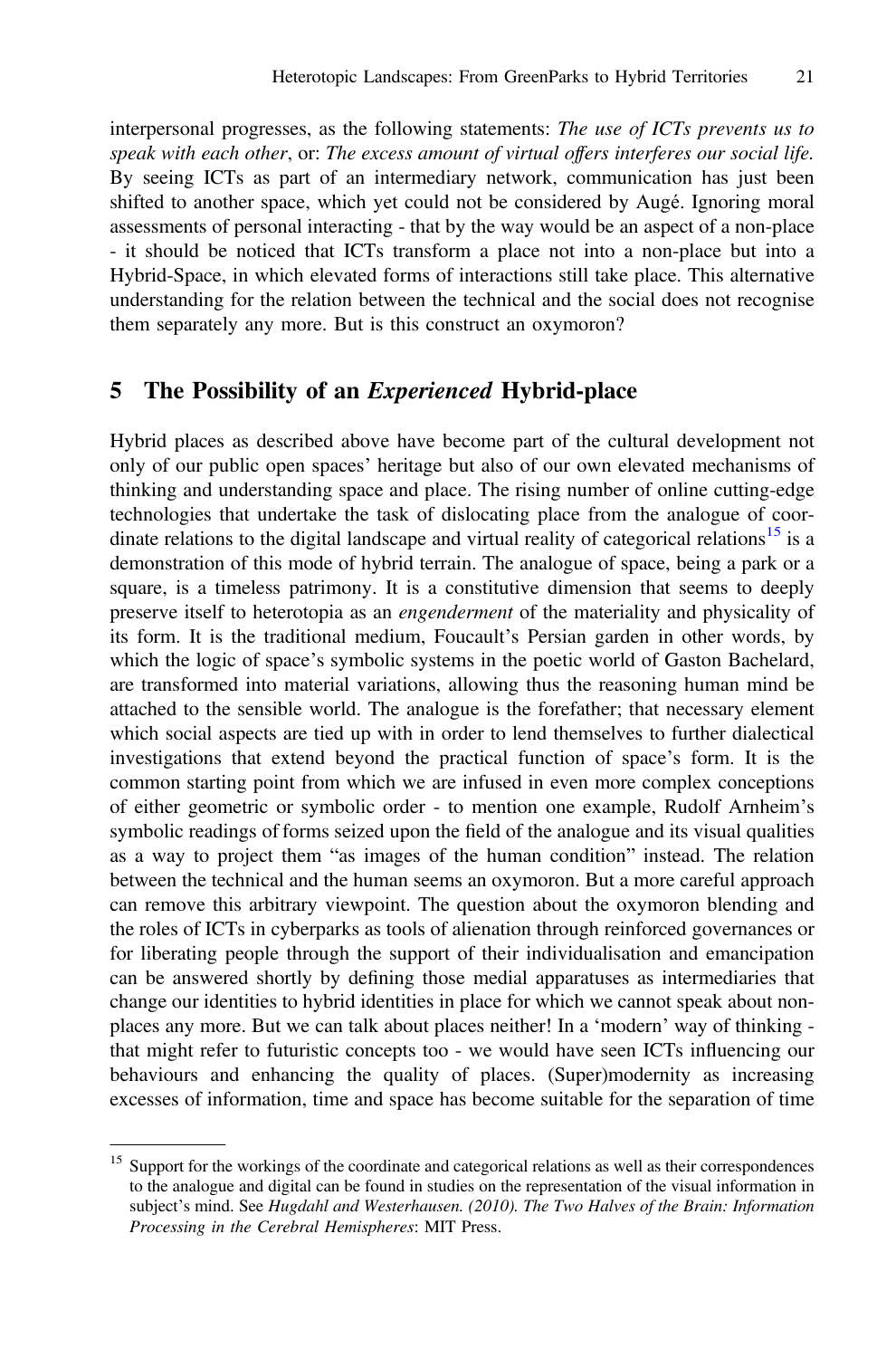and space, the separation of nature and technology, the social and the non-social. In a non-modern way (Latour [1997](#page-9-0)) that ontologically does not distinguish between human beings and non-human beings, between natures and technologies we see them constantly creating new, hybrid identities. In exclusion of a (super-)modern understanding that differences between the social, technology and nature it is difficult not to overcome the awareness of being governed through one of those actors. When Latour speaks about the missing possibility of controlling 'the other', such as the other (virtual) space, the other culture or even the changing climate as a common challenge (Latour [1997](#page-9-0), p. 192), we are asked to reassemble what modernity divided. Then we definitely cannot see ICTs as separate tools with a mandate for directions, advices, instructions and prohibitions too, but as parts of new common identities that are not governed nor by the user neither by technology.

In this way a cyberpark is neither a place nor non-Place but a *hybrid-place*, where relations, history or *identity* are constantly being constituted newly by a consensual appropriation process between all the actors – humans and non-humans. This emerging form of appropriation can be seen as the human's dateless quest for meaning and reason – within the hybrid form itself this time. It does not matter if there is Internet or a smart phone available. Neither technology nor nature enhance the quality of place nor increase possibilities for human interactions so. Interactions and thus the assessment for increasing the quality of places can accordingly start with a differentiated understanding for the roles of nature and technology, that see them not as parts of a common space but as parts of a common identity that create non-dualistic networks including hybrid or even heterotopic places too.

Nowadays, ICT mediated formations are useful dimensions to outdoor experience. They can certainly be seen, on one hand, as "decorative follies" for the public open space, but, on the other, they work in the field of emerging and new forms of topos' sense. From the previous, it became noticed that the distinction between the *Euclidean* space and the *Hetero* topos was critically touched by Foucault. From this starting line and point of view, technologically mediated spaces as hybrid terrains function differently from Euclidean spaces. A critical approach beyond the utilitarian features of outdoor digitally accessed and retrieved information and an exploration on the influence of such features on *what remains after* the end of the experience – that is, the memory of hybrid spaces – seems to become a necessary tool in understanding the range of a cyberpark as mediated spaces *beyond* their Euclidean discipline and as relevant to the meanings constructed and apprehended during their spatial experience.

## 6 Conclusion

Here, we have to admit that the above question made already a valuable contribution to the previous discourse on non-place; and now will continue to preserve its immense value within this last one. It somehow shows that meaning-ascription, being an intrinsic part of the mnemonic function of human experience, retains a significant role to hybrid spaces as well. A cyberpark, as all other similar immaterial artefacts that feed from virtuality and the digital dimension, cannot escape from it. Moreover, a cyberpark will use meaning ascription regularly.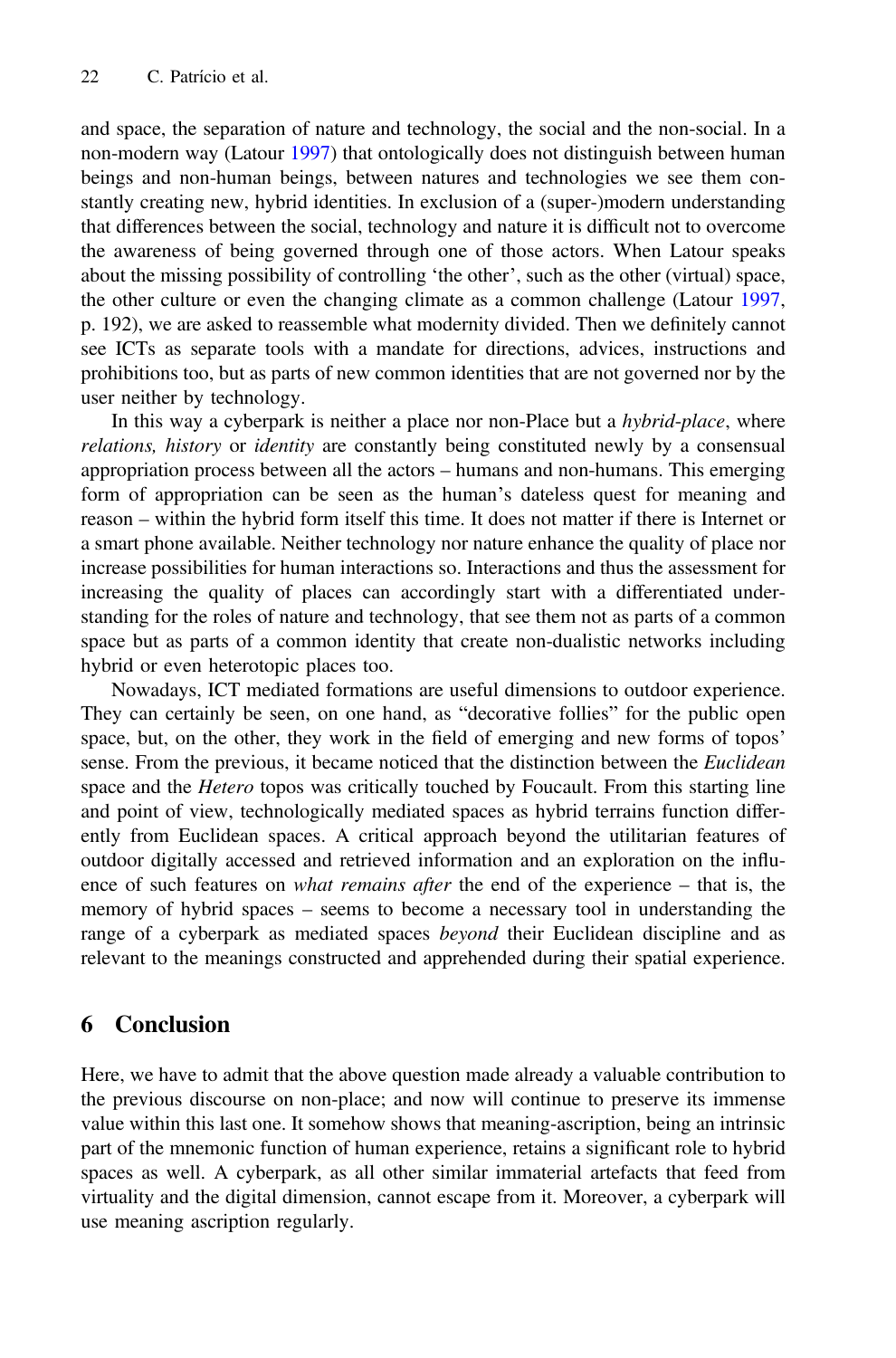<span id="page-9-0"></span>While from 2014 to 2018 the TU1306 CyberParks Network envisioned the future of open green spaces, the possibility of introducing their heterotopic dimension has been considered either through the Euclidean perspective (in which it makes little sense) or simply taken at the word of ICT developers and programmers. The possibility of a cyberpark to carry and construct different kinds of meanings as compared, at least, to the analogue space itself contains a plethora of heterotopic undertones, or as it is sometimes argued, *supermodern potential*, that needs to be further explored. The Network suggested that human, space and digital environment can perfectly co-exist; and that the contact between them can extend far beyond the narrow field of "seeing" and "perceiving". This is a phenomenological plane initially sketched out by the TU1306 Network acknowledging that many of the aspects out of CyberParks intermediary network are issues submerged to a mneme/meaning dialectic. They are interpretative entities of the lived, perceived and conceived hybrid reality. We thus claim that cyberparks are, in a sense, symbol-systems themselves giving "concrete" expression to concepts of values, meanings and the like" (Rapoport 1977: 192) through technology.

The COST Action CyberParks attempted to explore further the argument that the intermediary dimension of such systems has practical applications in the design strategy for experiencing non-places pertaining to questions like ''can mediated places deliver up a meaning?'' or ''can digital landscapes conciliate symbolic signs with peculiar urbanistic issues?" Questions whose answers are not useful to be presented dogmatically here, but at least were implied by the structural technique of the appa-ratus itself. Resorting to Ricoeur ([2004\)](#page-10-0), cyberparks are, after all, nothing but symbols in a fundamental level, which are systems of relationships that relate the human condition with space and elements of the digital and immaterial world.

The digital moment has passed. Roy Ascott

#### **References**

- Augé, M.: Non-lieux. Introduction à une anthropologie de la surmodernite. Éd. du Seuil, Paris (1994)
- Bachelard, G.: The Poetics of Space. Beacon Press, Boston (1994)
- Cresswell, T.: Place: A Short Introduction. Blackwell, Oxford (2004)
- De Certeau, M.: L'Invention du Quotidien, vol. 1. Arts de Faire, Paris (1980)
- Foucault, M.: Dits et écrits: 1954–1988, vol. IV, pp. 752–762. Gallimard, Paris (1994)
- Latour, B.: Nous n'avons jamais été modernes. Essai d'anthropologie symétrique. Éditions La Découverte & Syros, Paris (1997)
- Le Figaro, 20th February 1909, pp. 6–8. "Noi siamo sul promontorio estremo dei secoli!.. Perchè dovremmo guardarci alle spalle, se vogliamo sfondare le misteriose porte dell'Impossibile? Il Tempo e lo Spazio morirono ieri. Noi viviamo già nell'assoluto, poichè abbiamo già creata l'eterna velocità onnipresente."
- Rapoport, A.: Human Aspects of Urban Form: Towards a Man-Environment Approach to Urban Form and Design. Pergamon Press, New York (1977)